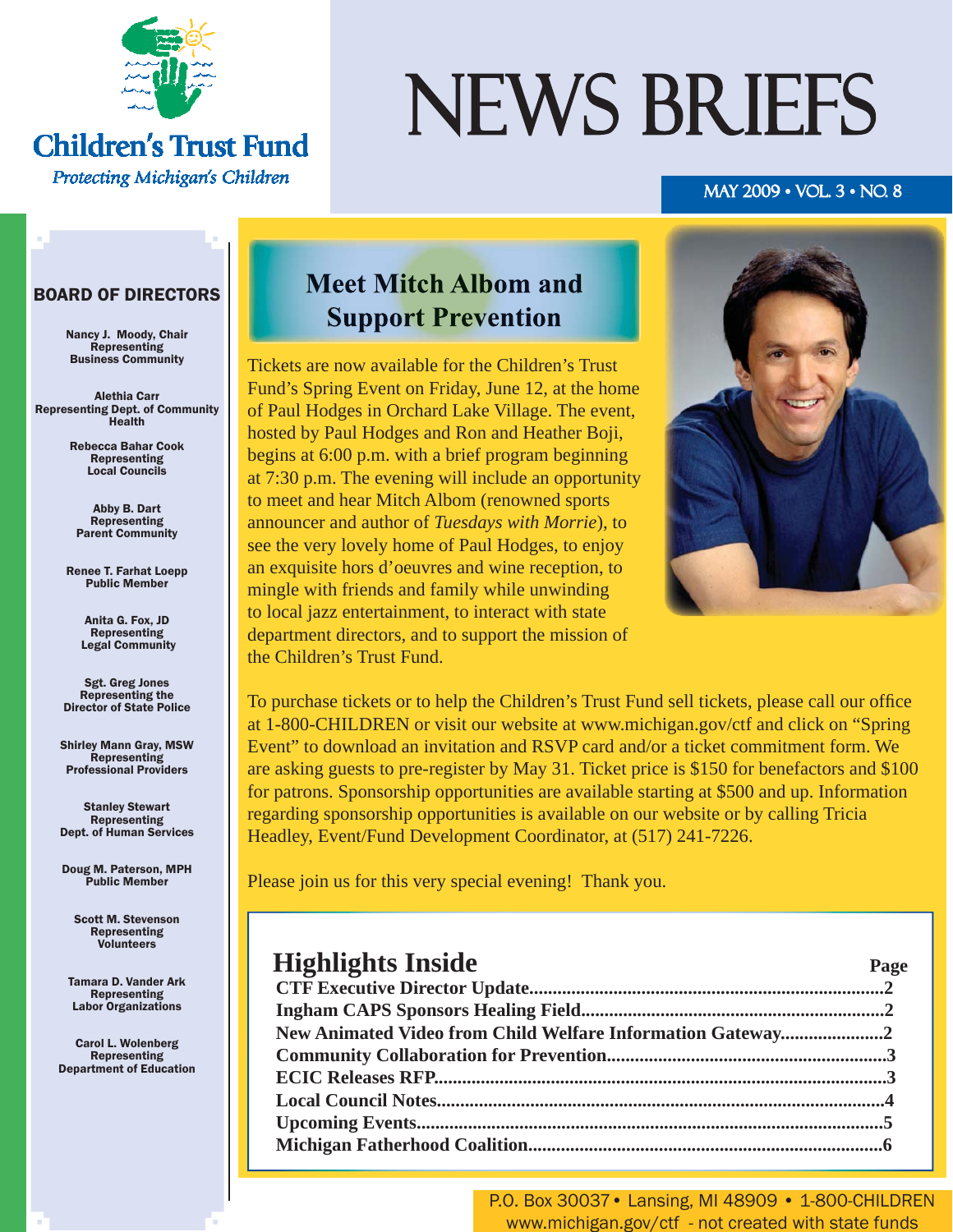#### **Ingham CAPS Sponsors Healing Field**

Ingham County Child Abuse Prevention Services sponsored a Healing Field at Lansing's Ferris Park, which was on display from April 24-26, 2009. Rows of  $1,400$  flags were displayed to represent the annual number of child abuse related deaths in the United States. According to Heidi Hilliard of the Michigan Public Health Institute, approximately a dozen deaths per year occur in Michigan.

The event was part of a national Healing Field effort to raise awareness concerning child abuse and neglect and prevention. Over 500 people attended the event in Lansing and many more were reached through media coverage. Congratulations to Ingham CAPS for holding this successful event.

## **New Animated Video from Child Welfare Information Gateway**

The Child Welfare Information Gateway has produced a short animated Prevention Promo. It is designed to promote prevention all year. The video can be embedded in a PowerPoint presentation and used as a meeting opener or closer.

Go to http://www.youtube.com/ChildrensBureauHHS to access the video. If you have any questions regarding the Prevention Promo and/or how to place your organization's tag at the end, please email Sharon E. McKinley at smckinley@childwelfare. gov or Patricia Brincefield at pbrincefield@childwelfare.gov.

### **Using Qualitative Data in Program Evaluation: Telling the Story of a Prevention Program**

You are invited to join FRIENDS for a webinar on Qualitative Evaluation on May 6 at 3:00 p.m. EST. Qualitative evaluation methods can lead to a clearer and deeper understanding of what works in child abuse prevention. Qualitative data used in program evaluation:

. can help explain why certain results were achieved or not achieved;

. allow discovery of unexpected outcomes; and

inform decisions about modifications to service provision.

While quantitative data are necessary for evaluating program outcomes that can be statistically analyzed, augmenting your evaluation with qualitative data provides a more complete and personal picture of your program as experienced by families and program staff.

This interactive webinar, led by Dr. Susan Janko Summers, lead author of the FRIENDS resource, *Using Qualitative Data in Program Evaluation: Telling the Story of a Prevention Program*, (http://www.friendsnrc.org/download/outcomeresources/ qualitativedata.pdf) will:

- . Describe key elements of qualitative evaluation
- . Explore ways to use qualitative methods as part of program evaluation

. Demonstrate in real-time how information can be gathered, interpreted, and used to improve program services

Space is limited! Reserve your webinar seat now at https://www2.gotomeeting.com/register/214428746. If you have any questions or comments, please email Jean Nussbaum at jean.nussbaum@acf.hhs.gov.

#### **CTF Executive Director Update**

The application period for the CTF executive director position closed on April 30, 2009. The CTF Board will begin reviewing applications and scheduling interviews in early May. CTF will keep grantees updated on this process. If you have any questions, please contact interim executive director Paul Shaheen.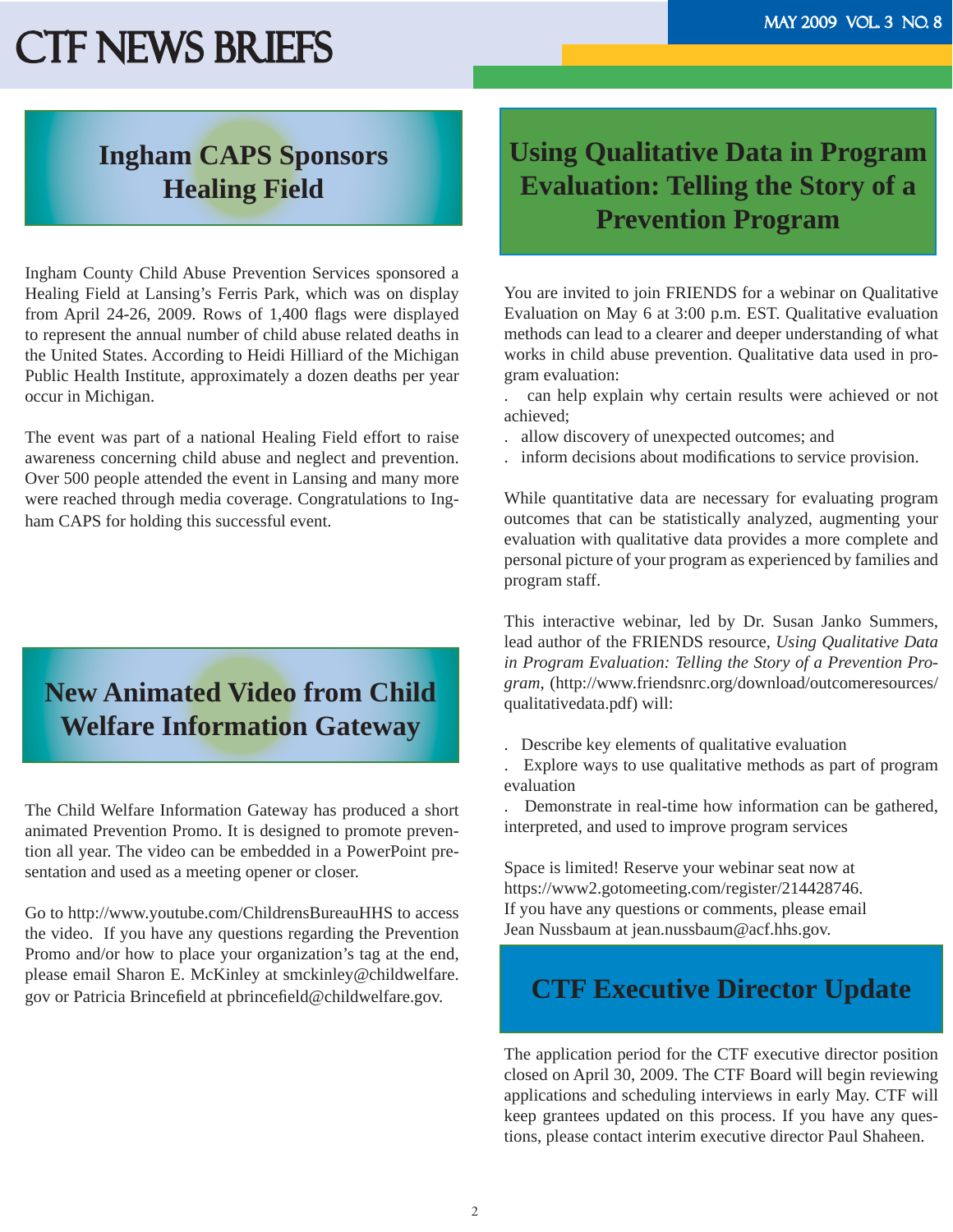## **Community Collaboration for Prevention**

In reviewing the federal stimulus dollars that may be used for child abuse prevention, it has become clear that some dollars are going directly to local communities. For example, Title I education and Head Start funds will be available for discretionary purposes. Local decision makers will be making decisions about how those funds will be spent.

We encourage you to consider hosting or engaging local stakeholders in a discussion about potential funding opportunities from those stimulus package monies for child abuse prevention efforts. One opportunity might be to engage in a conversation with your respective ISD superintendent to discuss his/her willingness to use Title I dollars for prevention, including but not limited to home visiting programs or the expansion of pre-K programs. Partnering with the Early Childhood Investment Corporation (ECIC) Great Start Collaborative groups might also be a consideration, as they are interested in prevention outcomes.

Early Head Start dollars are competitive. Some local Head Start agencies might be willing to partner with communitybased groups, to ensure that they provide their respective communities comprehensive, cost-effective programming which includes prevention services.

Adding your voice could make the difference in whether that happens or not.

Think about using your voice to assure that your community does not miss this opportunity. And if you develop effective partnerships, please let us know. We would love to hear what is working in your community!



## **Help Parents in Your Programs: Join the Parent Leadership Work Group!**

The Parent Leadership Work Group is currently exploring different ways to support parent leadership development within CTF programs. This may include providing financial support for parent leaders from CTF programs who wish to take part in local and statewide leadership trainings and activities. But we need your input!

Join us for the next Parent Leadership Work Group on Wednesday, May 20, at 10:00 a.m. We will be using the CTF conference line, (877) 336-1828 and access code 8088351. Please contact Sarah Davis at CTF with any questions, or to join the work group's email list.

#### **ECIC Releases RFP**



ECIC released a Request for Proposal (RFP) for a Michigan Child Care and Early Learning Resource Center and for regional Child Care and Early Learning Resource Centers (10 will be funded). ECIC currently administers the Federal Child Care Development Block Grant funds for Quality for DHS.

These RFPs will support the increase in available, high-quality child care to children who are receiving the child care subsidy. The goal is to improve the quality of child care across all settings—both regulated and unregulated—to assure the best opportunities for early learning for our most vulnerable children.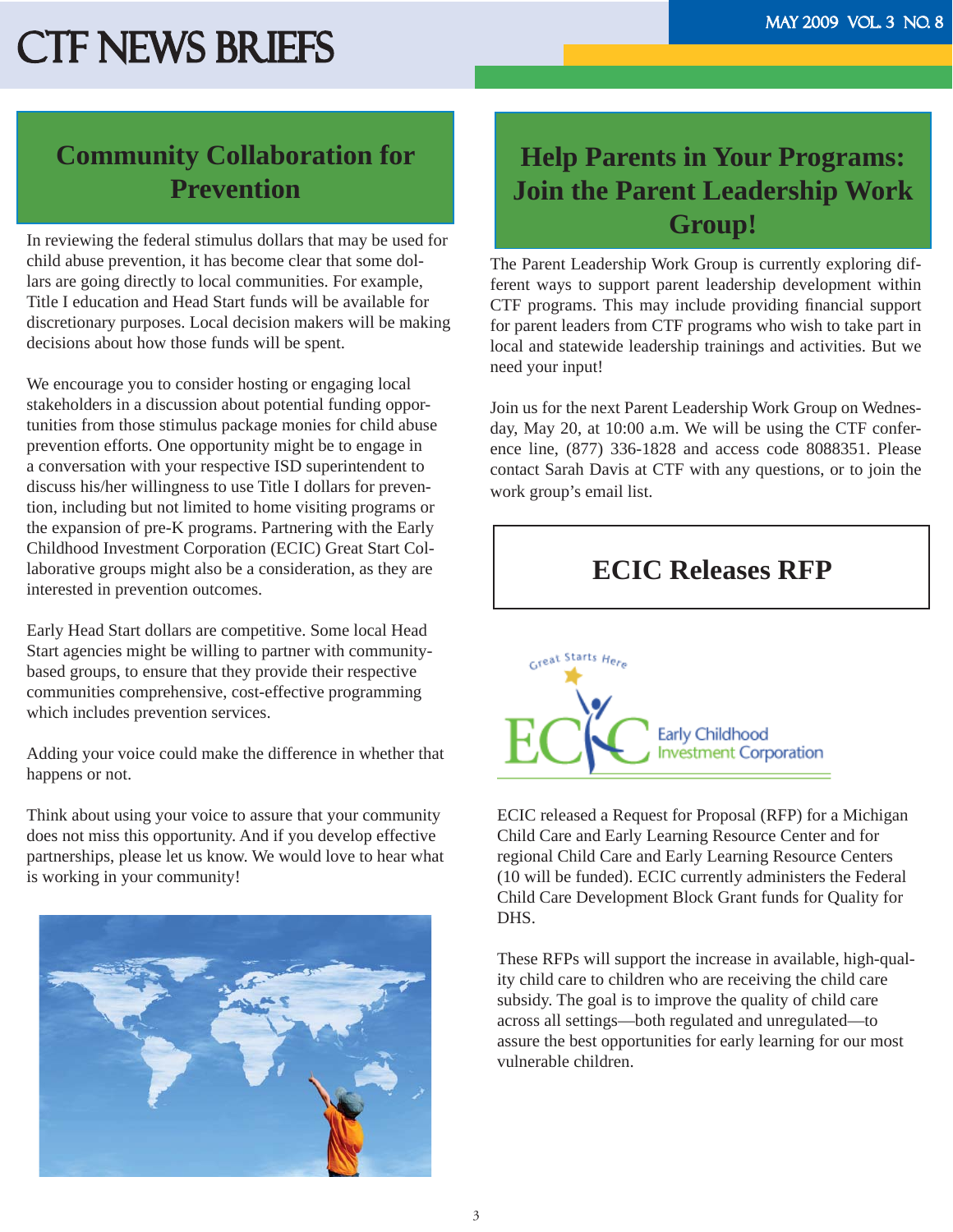#### Local Council Notes

*From your local council coordinator, Emily Wachsberger*

## A Special Thank You

I'd like to take this opportunity to thank all of you for all the hard work you did to make CAP Month 2009 a total success. I enjoyed reading your event announcements and summaries of completed events. You are all making a positive difference in your communities!

### **Reporting and Application Renewal**

- A reminder that 2nd quarter reports were due on April 20. If you haven't already completed and submitted, please do so. If you received a note from me (and/or EGrAMS) stating that corrections were needed, please correct and resubmit. Once all of the reports are approved, expenses will then be submitted to DHS.

- When completing your program register report, mandated reporter trainings are captured on PAGE ONE ONLY. Do not input the data on page 2 and/or duplicate your data on both pages 1 and 2.

- While reviewing the reports, I noticed that activity reports don't always capture the full extent of educational activities that councils conduct. For example, the activities may be listed in the program register report on page 2, but there is no summary of them in the activity report. It appears that the work plans didn't include all of the activities that were taking place. As you move forward in completing your application renewals (LCFY-10), it is important to comprehensively capture all necessary objectives and activities to show all provided educational services.

- A reminder that the LCFY-10 application is due by 3:00 p.m. on Tuesday, May 19. After that date EGrAMS will be closed and you will not be able to enter any data. Please contact me with any questions about the renewal.

#### **Upcoming Local Council Work Group Meetings**

Please note that the meetings will continue to occur the first Thursday of each month, except for the June and July meetings.

May 7 @ 10:00 a.m. June 3 @ 2:00 p.m. (a Wednesday afternoon) July - No meeting August 6 @ 10:00 a.m. September 3 @ 10:00 a.m. October 1 @ 10:00 a.m. November 5 @ 10:00 a.m. December 3 @ 10:00 a.m.

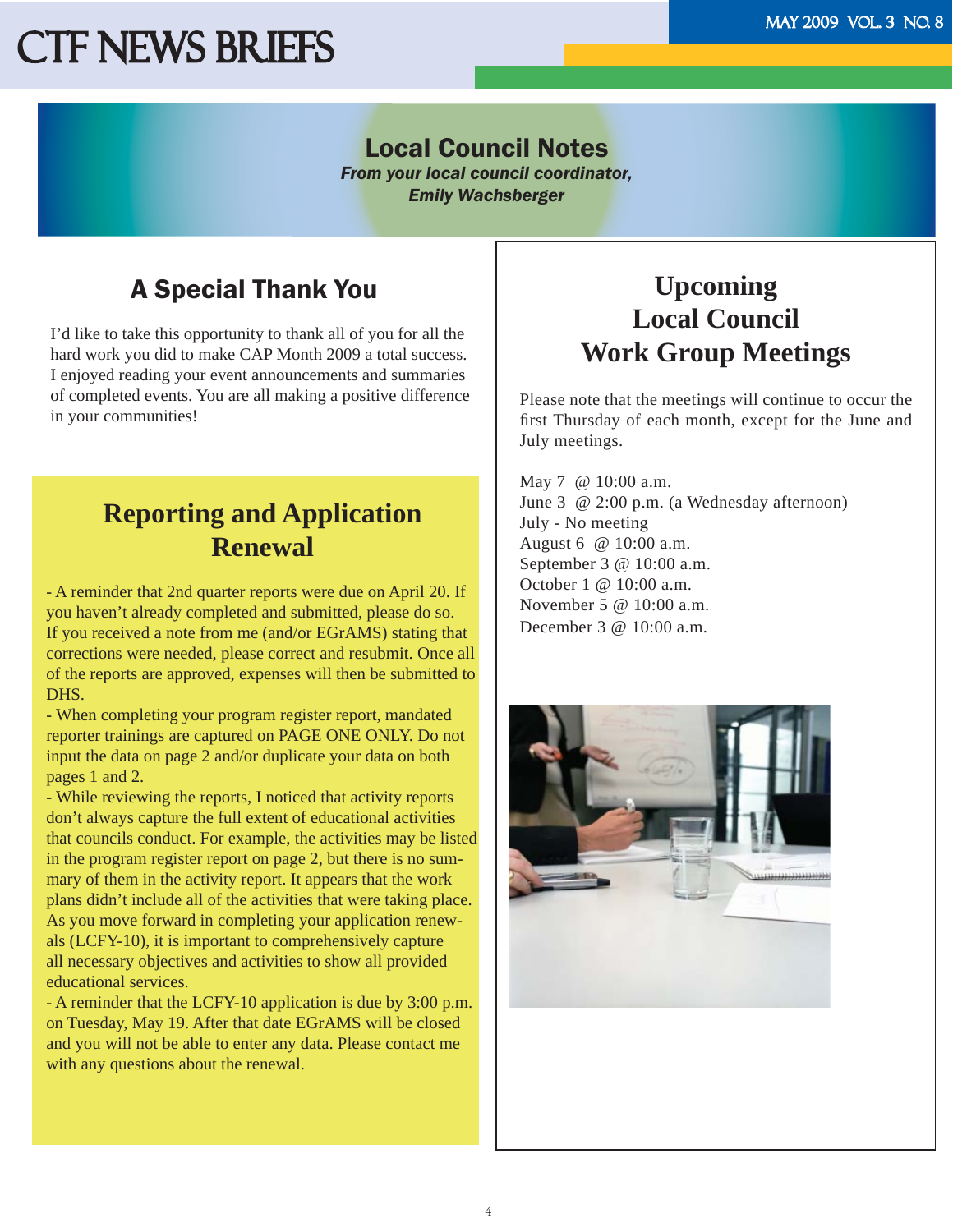#### **Upcoming Events**

**May 5:** Take A "Journey of Hope"! Join CARE House (Oakland County) for a fundraising luncheon on Tuesday, May 5, from noon until 1:00 p.m. at the Birmingham Community House. You can confirm your place by calling (248) 332-7173 or contacting Pat Rosen at prosen@carehouse.org. If you are unable to attend, but would like to support the mission of CARE House, visit www.carehouse.org.

**May 27-29:** The National Child Welfare Evaluation Summit will be held at the Renaissance Mayflower Hotel in Washington, D.C. The summit will explore the current state of evaluation practice in the field of child welfare and to promote cohesive, strategic, and sound approaches for evaluating child welfare systems, programs, and projects. Target participants include Children's Bureau discretionary grant evaluators, State and Tribal child welfare administrators and analysts, evaluation experts in child welfare, evaluation experts in other human service fields, and interested child welfare professionals. For more information, email evaluationsummit@pal-tech.com.

**June 2-4:** Register now for the National Summit on the Intersection of Domestic Violence and Child Maltreatment: From Inspiration to Innovation: Leadership, Partnership, and Change. The summit will be held in Jackson Hole, Wyoming, from June 2-4. To register, please visit http://endabuse.org/content/features/detail/1081/.

**June 13:** The Alpena/Presque Isle CA/N team is holding its first annual Hospice of Michigan – Exchange Club – CA/N Team Golf Outing Fundraiser on June 13 at the River's Edge Golf Course on Werth Road near Alpena. The event will feature a four-person scramble, 18 holes of golf with cart, and lunch. Cost is \$75 per person (\$300 per team) with registrations limited to 34 teams. River's Edge Golf Club members can register for \$60 per person.

The event will feature door prizes and prizes for Longest Drive and Closest to the Pin. There will also be 50-50's, a Skins Game and a Hole-In-One Contest to win a new car! Mark the date on your calendar, get a foursome together, and come out to have some fun. All CA/N Team proceeds will be used to fund child abuse prevention efforts in Alpena and Presque Isle counties.

#### **Building Blocks For Kids: Creating Intervention Systems That Support Young Children's Healthy Development**

Chapin Hall is hosting a webinar entitled "Building Blocks For Kids: Creating Intervention Systems That Support Young Children's Healthy Development." Policymakers and funders increasingly recognize what educators and psychologists have long known about the importance of early childhood experiences: interventions that enrich young children's environments can prepare them cognitively and emotionally to achieve in school and become more successful youths and adults.

The webinar will explore how states and local municipalities can strengthen the infrastructure to support multiple early childhood services that together promote school readiness and other developmental goals. The webinar will take place on:

May 6, 2009 1:00 p.m. EST Program Length: 1 hour

Register online at http://rs6.net/tn.jsp?et=110255607684 9&s=275&e=001rSFIGDcQGBAqEVGpvX\_e-vIMYap9OsRz7VXQswTyuPd9srEwNRCWtzGIAbJGrfZQX-EYe6ApJOxXAlC-wDecdqGJcFpn6v2XlG9kAyT7ixF-WphDnGGaW96g==.

Speakers will provide concrete examples of developing collaborative and effective partnerships at both the county and state level, discuss the role of research in system building, and describe new funding opportunities for improving early childhood systems available through the American Recovery and Reinvestment Act.

The web conference is free and space is limited. If multiple people in your office want to participate, please have only one person register and your group can view the web conference together. To join the web conference, you need a computer with an Internet connection. You can listen to the conference by telephone or over the Internet. A recording of the web conference will be posted online for those who cannot attend the live event.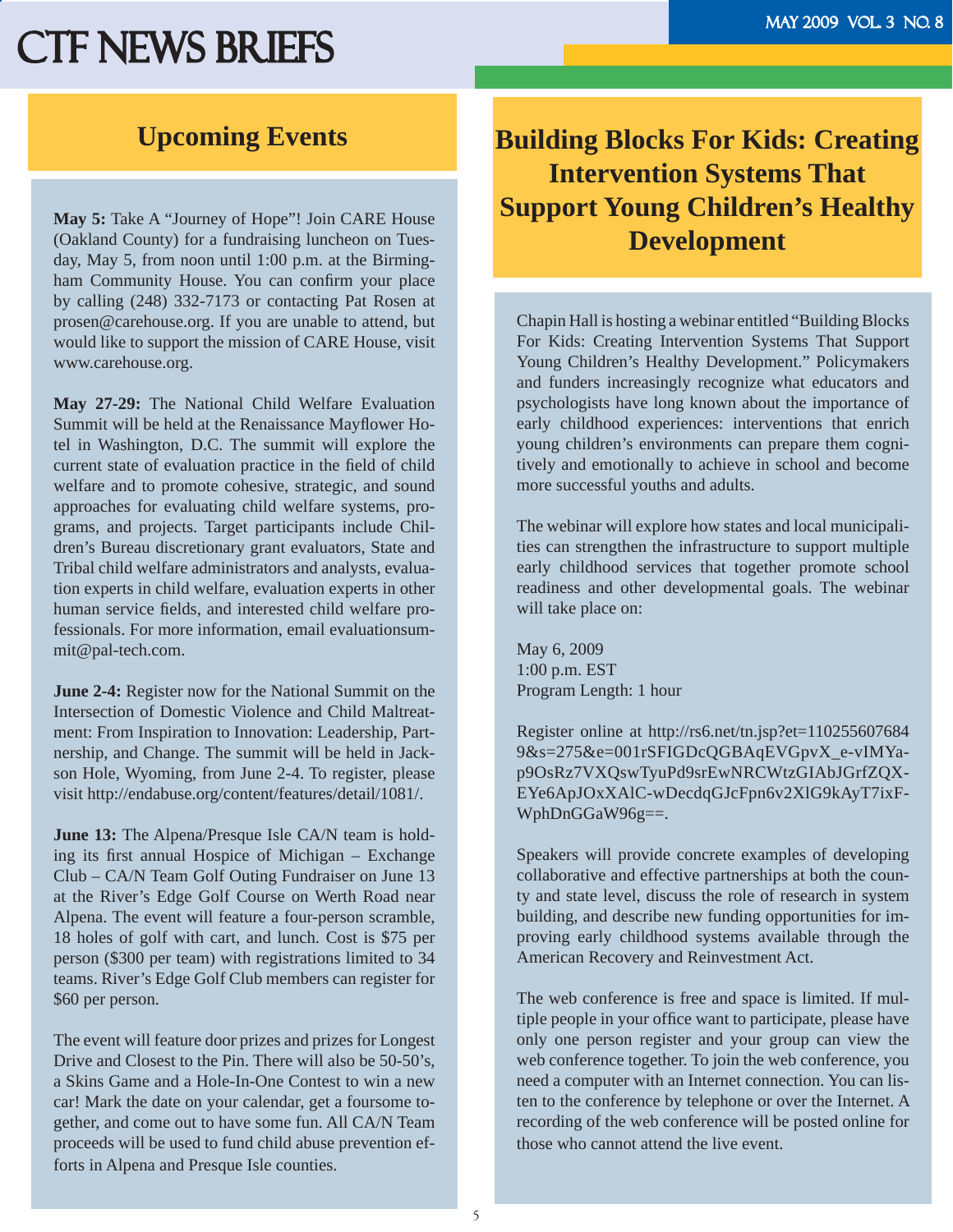#### **His Brain-Her Brain…And Your Approach**

The Michigan Fatherhood Coalition invites you and up to five staff members from your agency to attend a FREE in-service training event on May 19, 2009. Duane Wilson, LMSW, will be the featured speaker at this event. Duane is the Program Manager for the Proud Fathers-Proud Parents Programs at the Michigan Department of Human Services.

"His Brain-Her Brain…And Your Approach" is an interactive presentation appropriate for anyone who has direct contact with fathers. It is designed to promote and strengthen male engagement. Through current research on male and female brain functioning, the presentation will introduce biological factors that play a major role in male behavior, male learning, and male communication styles. The presentation clearly conveys an understanding that communicating with men/boys can be uniquely different and often requires a very different approach. Attendees will learn specific strength-based strategies and techniques that work in conjunction with the "biological factor" to improve male interaction and involvement in order to increase positive outcomes for children. Attendees will also receive specific tips that are designed to promote positive working relationships, even with the most challenging males.

Details for the event are as follows: 9:00 a.m. – 10:30 a.m. Ingham County Health Department, Room A 5303 S. Cedar St. Lansing MI 48911 MAP: http://www.mapquest.com/maps?city=Lansing&state=MI&address=5303+S.+Cedar+St. PARKING: Parking is available in front of the building. Enter the building through door #3. Room A is on the second floor.

There is no charge for this event. Light refreshments will be provided. Attendance is limited to 60 persons. Registrations will be accepted on a first-come, first-serve basis, so register now by sending your RSVP to michfatherhood@gmail.com. Any questions, call Mike Kildee at (810) 591-7232.

### **Michigan Fatherhood Coalition**

You and your staff members are welcome to attend the business meeting of the Michigan Fatherhood Coalition immediately following the "His Brain-Her Brain…And Your Approach" event. This meeting will conclude at noon. The Michigan Fatherhood Coalition is a non-profit organization of committed volunteer practitioners and professionals who work with fathers in private and public agencies. Its mission is to:

- Work with practitioners to ensure that programs include and engage fathers,
- Train practitioners in best practices to enhance positive male parenting,
- Provide a network for those promoting healthy families, and
- Serve as a source of information for responsible fatherhood initiatives in Michigan.

We hope you will take advantage of this opportunity to enhance your skills, to network with your colleagues, and to get better acquainted with the Michigan Fatherhood Coalition. See www.michiganfatherhood.org for more information about the Michgan Fatherhood Coalition and how to join us in our mission. We look forward to seeing you on May 19!